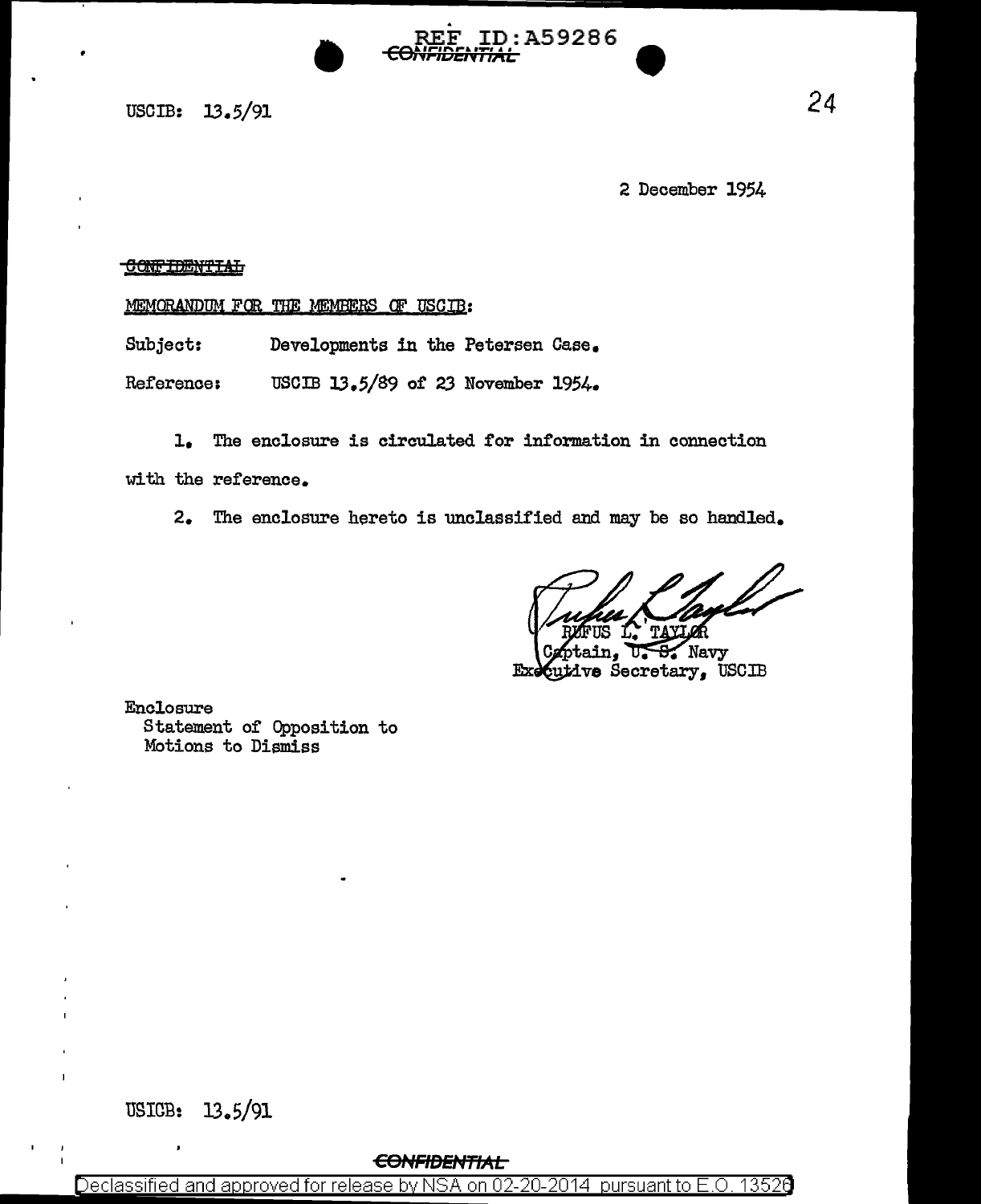**REF ID: A59286** 

い

IN THE UNITED STATES DISTRICT COURT FOR THE EASTERN DISTRICT OF VIRGINIA AIEXANDRIA DIVISION

UNITED STATES OF AMERICA  $\bullet$ vs.  $\bullet$ JOSEPH SIDNEY PETERSEN, JR.,  $\overline{\mathbf{r}}$ Defendant.

 $\blacksquare$ 

STATEMENT OF OPPOSITION TO

# MOTIONS TO DISMISS

 $\mathbf{r}$ 

COMES NOW, the United States of America, through its counsel, and states its opposition to the Motions to Dismiss Counts One and Two of the Indictment.filed by the defendant, Joseph Sidney Petersen, Jr., and in support thereof submits the following Points and Authorities.

Respectfully submitted,

Special Assistant to the Attorney General

## CERTIFICATE OF SERVICE

 $\ddot{\phantom{1}}$ 

I certify that I served a true copy of the within Statement<br>of Opposition on David B. Kinney, Attorney of Record for the defendant,<br>in the case of United States of America vs. Joseph Sidney Petersen, Jr.<br>on this, the first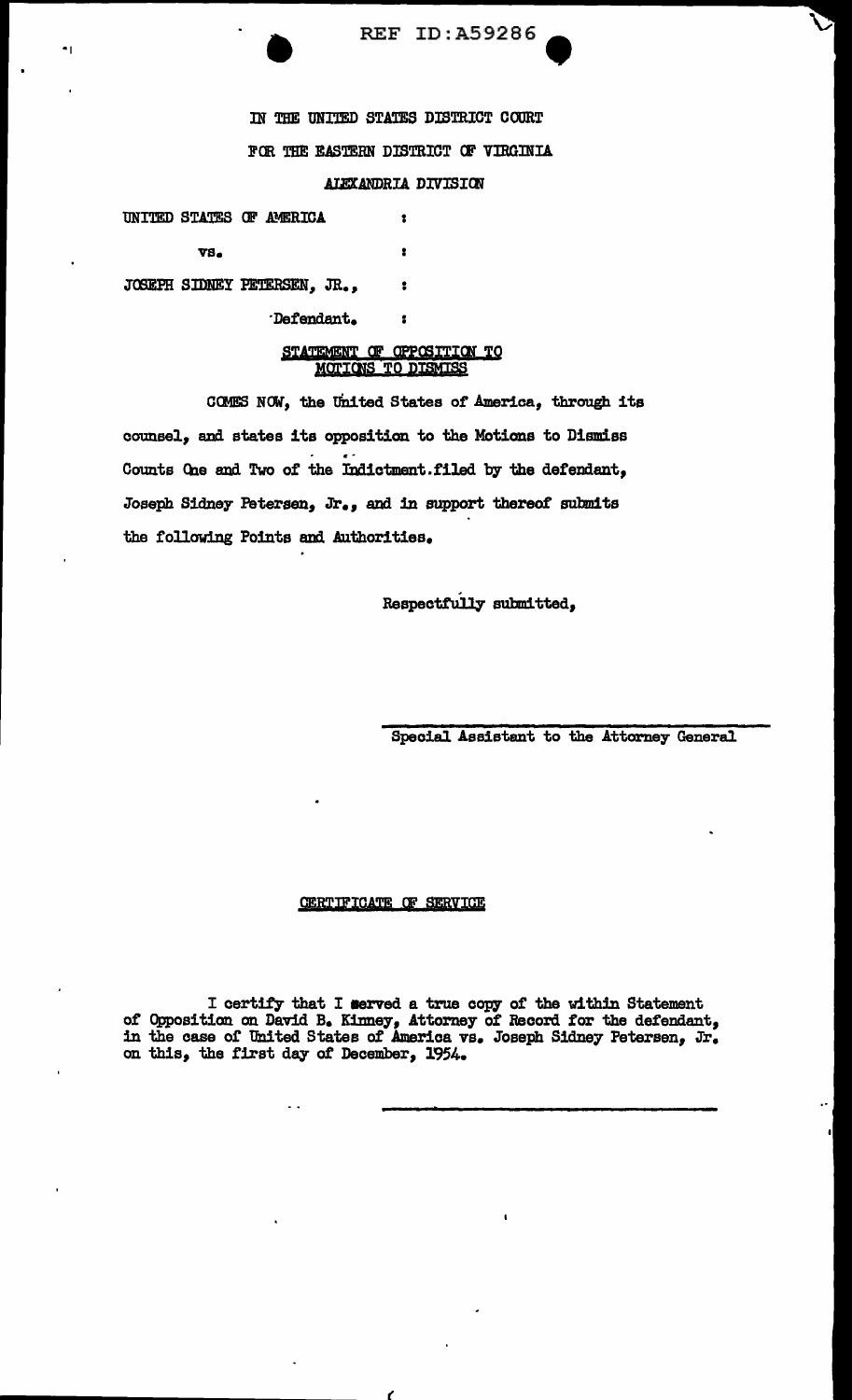**REF ID: A59286** 

IN THE UNITED STATES DISTRICT COURT FOR THE EASTERN DISTRICT OF VIRGINIA

AIEXANDRIA DIVISION

 $\bullet$ 

UNITED STATES OF AMERICA  $\ddot{\phantom{a}}$ VS,  $\mathbf{r}$ 

JOSEPH SIDNEY PETERSEN, JR.,  $\mathbf{r}$ 

Defendant,

POINTS AND AUTHORITIES IN OPPOSITION TO DEFENDANT'S MOTIONS TO DISMISS

### COUNT I

A Bill of Particulars neither strengthens nor weakens l. an indictment and forms no part of the record for the purpose of a Motion to Dismiss. United States v. Comyns, 248 U.S. 349, 353 (1919) Dunlop v. United States, 165 U.S. 486, 491 (1897) Krause v. United States, 267 Fed 183 (CCA 8, 1920) United States v. Lelkoff, 113 F Supp. 551, 555 (D.C. E.D. Tenn., 1953) Where a statute sets out in specific terms all essential  $2.$ elements constituting an offense an indictment charging an offense in the language of the statute is sufficient. Cohen v. United States, 178 F 2d 588, 591 (CCA 6, 1949), cert. denied 339 U.S. 920 United States v. Crummer, 151 F 2d 958, 962 (CCA 10, 1945), cert. denied 327 U.S. 785 United States v. Kushner, 135 F 2d 668, 673 (CCA 2, 1943), cert. denied 320 U.S. 212